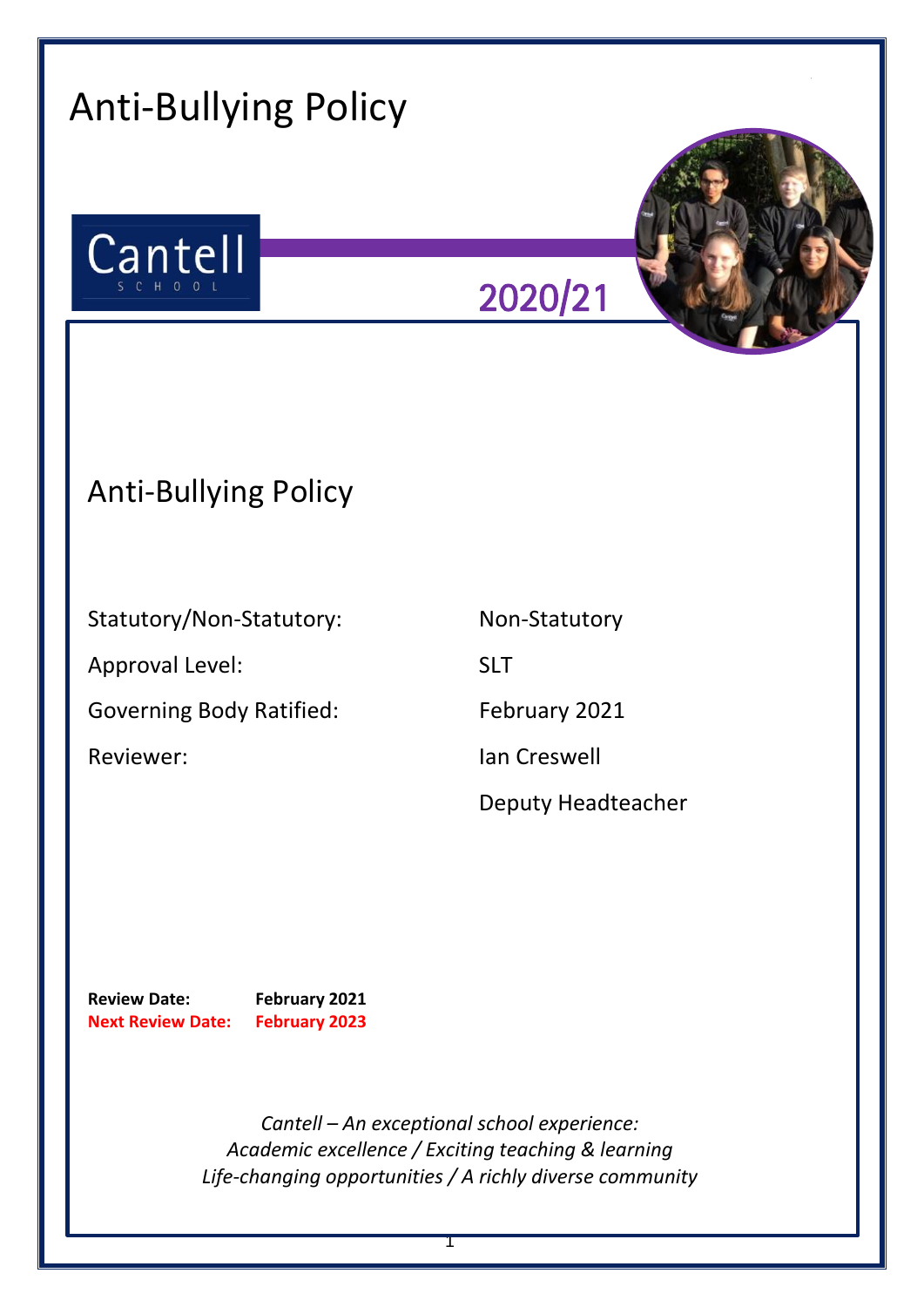### **Introduction**

# **Ethos Statement:**

Cantell School is committed to ensuring that students can come to school to work in a supportive, caring and safe environment, without fear of being bullied. At Cantell School we will not tolerate any form of unkind behaviour, whether physical or emotional and will endeavour to eradicate all forms of bullying that occur within our school community. We aim to do this through the promotion of our core values of Challenge, Creativity, commitment Cooperation and Courtesy.

# **Legislation & Statutory Guidance:**

The policy is based on advice from the Department for Education (DfE) on:

- The Equality Act 2010.
- Preventing and tackling bullying  $-$  July 2017.
- Cyber bullying: advice for Headteachers and school staff.

### **Aim:**

This policy aims to:

- Provide a consistent approach to the management of bullying.
- Define bullying.
- Outline how students are expected to treat each other.
- Outline how students, parents and staff can report any instances of bullying.
- Summarise the roles and responsibilities of different people in the school community with regards to bullying.

# **Objectives:**

# **Central Objective**

To encourage students to treat each other with respect and courtesy to provide an environment free from prejudice-based bullying. Students will form positive relationships with each other and staff in a safe and enjoyable environment where every student can learn.

# **Related Objectives**:

# **To develop and foster a positive environment in which students can thrive by:**

- developing relationships between staff and students which are marked by reciprocal courtesy, respect and understanding;
- fostering student self-confidence, self-esteem and wellbeing;
- creating an environment which:
	- in lessons, is purposeful, mutually supportive and non-threatening;
	- in social time, is fun, friendly, enjoyable and non-threatening;
	- can feel comfortable in reporting any instances of bullying on the understanding that it will be dealt with effectively.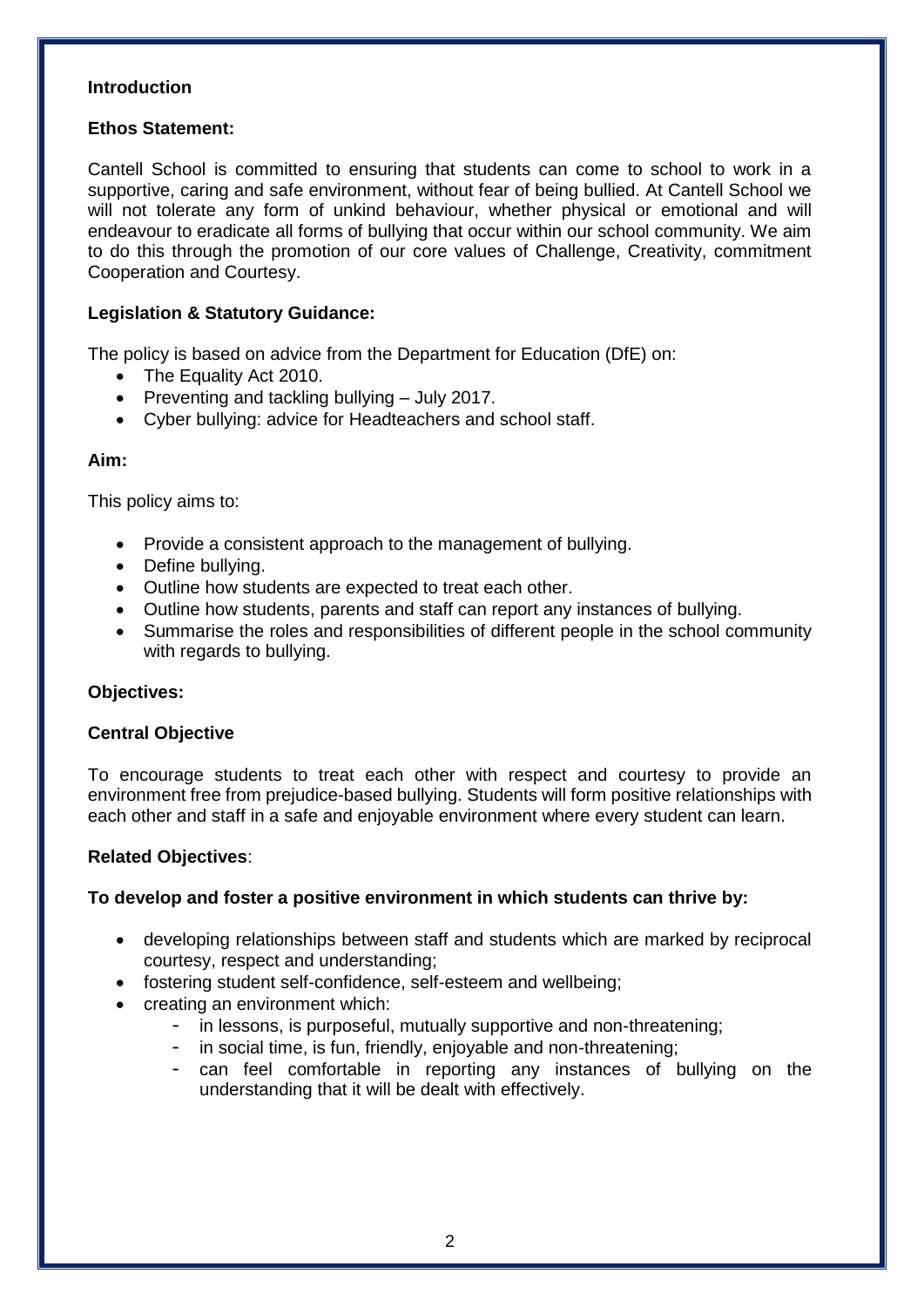# **To prepare students for adult life by:**

- helping them understand society's need for positive working relationships;
- enabling them to move into adult life with increased confidence and awareness of the needs of others.

# **To involve parents in the school's management of bullying by:**

- creating an environment in which a genuine partnership exists between home and school;
- ensuring that parents are made aware of any incidents of behaviour which may be regarded as bullying whether as a victim or perpetrator, at school or involving members of the school community outside of school;
- seeking parents' understanding and support of the school's policies and actions with respect to any incidents of bullying;
- providing advice and support where appropriate and when requested.

# **Roles & Responsibilities**

### **The Governing Body**

- The Governing Body will support the school in maintaining high standards of behaviour of students and staff.
- The SLT, in consultation with the Chair of Governors, will ensure that new governors understand the definition of bullying and their role in challenging any incidents of bullying.
- The Governing Body will also review this policy in conjunction with the Headteacher and monitor the policies effectiveness, holding the Headteacher to account for its implementation.

# **Staff**

All staff will follow the school policy. Staff are responsible for ensuring the policy is applied consistently and fairly:

- All staff will report any incidents of alleged bullying to the relevant Head of Year.
- Heads of Year will record any incidents of bullying and follow the correct procedure when investigating any incidents of bullying.
- Staff will ensure the school policy on bullying extends to school fixtures, educational visits and work experience placements. Any incidents of bullying that occur within the community, whilst travelling to and from school, and any incidents that come into school, may be sanctioned as per the bullying policy.
- Heads of Year will monitor any incidents of bullying, in order to identify any trends.
- Senior staff, Heads of Year, and Heads of Department will ensure that all new staff, particularly Newly Qualified Teachers, understand the Bullying Policy and procedures as part of their induction to the school.
- Heads of Year in conjunction with the SLT will ensure that there is a cumulative response to continued poor behaviour.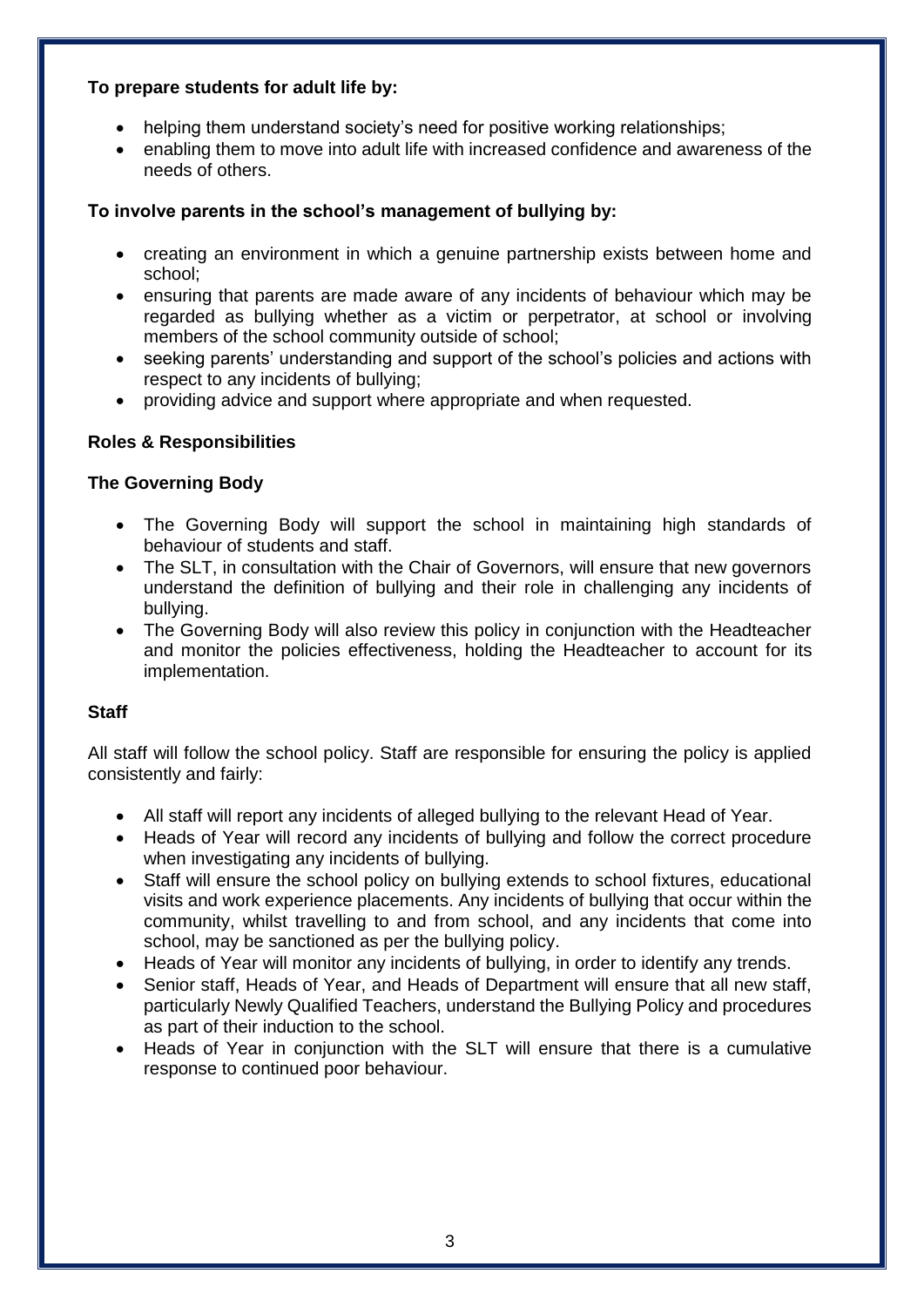#### **Students:**

Students are expected to take responsibility for their actions, treat all members of the school community with courtesy and respect and aim to build positive relationships. Students will be made fully aware of the school policy, procedures and expectations through a student version of the Bullying Policy on the school website, regular assemblies and Lesson A activities. Students will be encouraged to report any incidents of bullying. Students will be consulted through a student voice and student leadership panel as to the effectiveness of the school's anti-bullying policy.

### **Parents and Carers:**

Parents play a crucial role in shaping students interaction with their peers in school. The school will aim to keep parents informed of any incidents of bullying whether as a victim and perpetrator. The school will communicate with parents via letters, emails and phone calls. Parents will be expected to contact their child's Head of Year if they have any concerns relating to bullying.

# **Parents will support their child by:**

- supporting the school policy on bullying;
- notifying the school or any concerns relating to bullying;
- ensuring their child behaves in a manner consistent with the school values both in school and in the wider community; this includes the responsible use of social media and electronic devices.

### **Definition**

Bullying is defined as the repetitive, intentional harming of one person or group by another person or group, where the relationship involves an imbalance of power. Bullying is, therefore:

- Deliberately hurtful.
- Repeated, often over a period of time.
- Difficult to defend against.

Bullying can be:

- Emotional being unfriendly, excluding, tormenting.
- Physical pushing, kicking, hitting, punching or any use of violence.
- Racist racial taunts, graffiti, gestures.
- Sexual unwanted physical contact or sexually abusive comments.
- Homophobic, Biphobic or Transphobic because of, or focusing on, the issue of sexual orientation or gender identify, (including where perceived).
- Verbal name calling, sarcasm, spreading rumours, teasing.
- Cyber all areas of internet, such as email and internet chat room misuse, mobile threats by text messaging and calls, misuse of associated technology, i.e. camera and video facilities.
- Disability/SEN because of, or focusing on a disability or special educational need.
- Home circumstance targeting individuals who are Looked After Children, or because of a particular home environment or circumstance.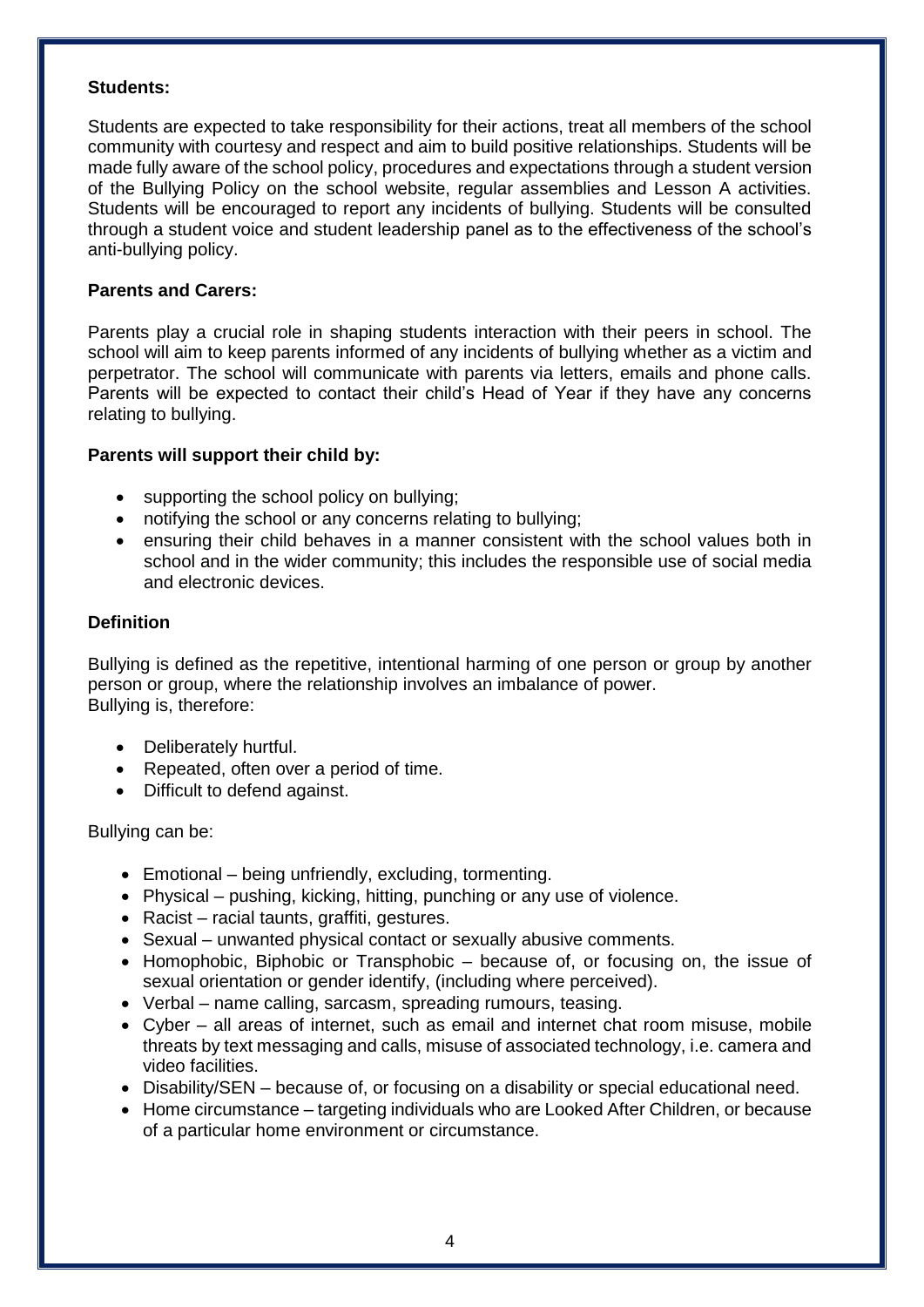#### **Reporting Procedures**

If bullying is suspected or reported, the incident will be taken seriously and dealt with as quickly as possible by the member of staff who has been approached. A clear account of the incident with be recorded and passed to the Head of Year.

Heads of Year will investigate the incident by interviewing all concerned and record outcomes on the schools behaviour logging system.

Heads of Year will log any alleged bullying incidents on a CPOMS.

Heads of Year will inform parents of the outcome of the incident.

Lesson A teachers and subject staff will be kept informed and asked to monitor the behaviour of the students concerned.

Parents will be kept informed and are discouraged from taking matters into their own hands and should not approach a suspected student but speak to a member of staff.

Each incident of actual or alleged bullying will be unique in its representation and its level of impact on the individuals concerned. Therefore, it is important that the school is given the opportunity to tailor a strategy to address the situation and to support the bullied student in relation to the particular incident/s.

Students who are victims of bullying will be offered the opportunity to discuss their experience with their Head of Year, who may make a further referral to Student Welfare in order to discuss strategies to raise their self-esteem and confidence.

#### **Students who have bullied will be helped by:**

Discussing what happened, discovering why the student became involved and establishing a sense of wrong-doing. Parents/carers will be informed to help change the attitude and behaviour of the student.

As Cantell is a restorative school, in agreement with both parties involved, there will also be the opportunity to rebuild relationships, involving a discussion mediated by a member of staff as a way of resolving disputes. This can be highly effective in preventing a reoccurrence of the bullying.

**Appropriate disciplinary steps will be taken in line with the school's behaviour policy. As mentioned above, each incident of actual or alleged bullying will be unique in its representation and its level of impact on the individuals concerned. Therefore, it is important that the school is given the opportunity to tailor a strategy to address the situation and to support the bullied student in relation to the particular incident/s.**